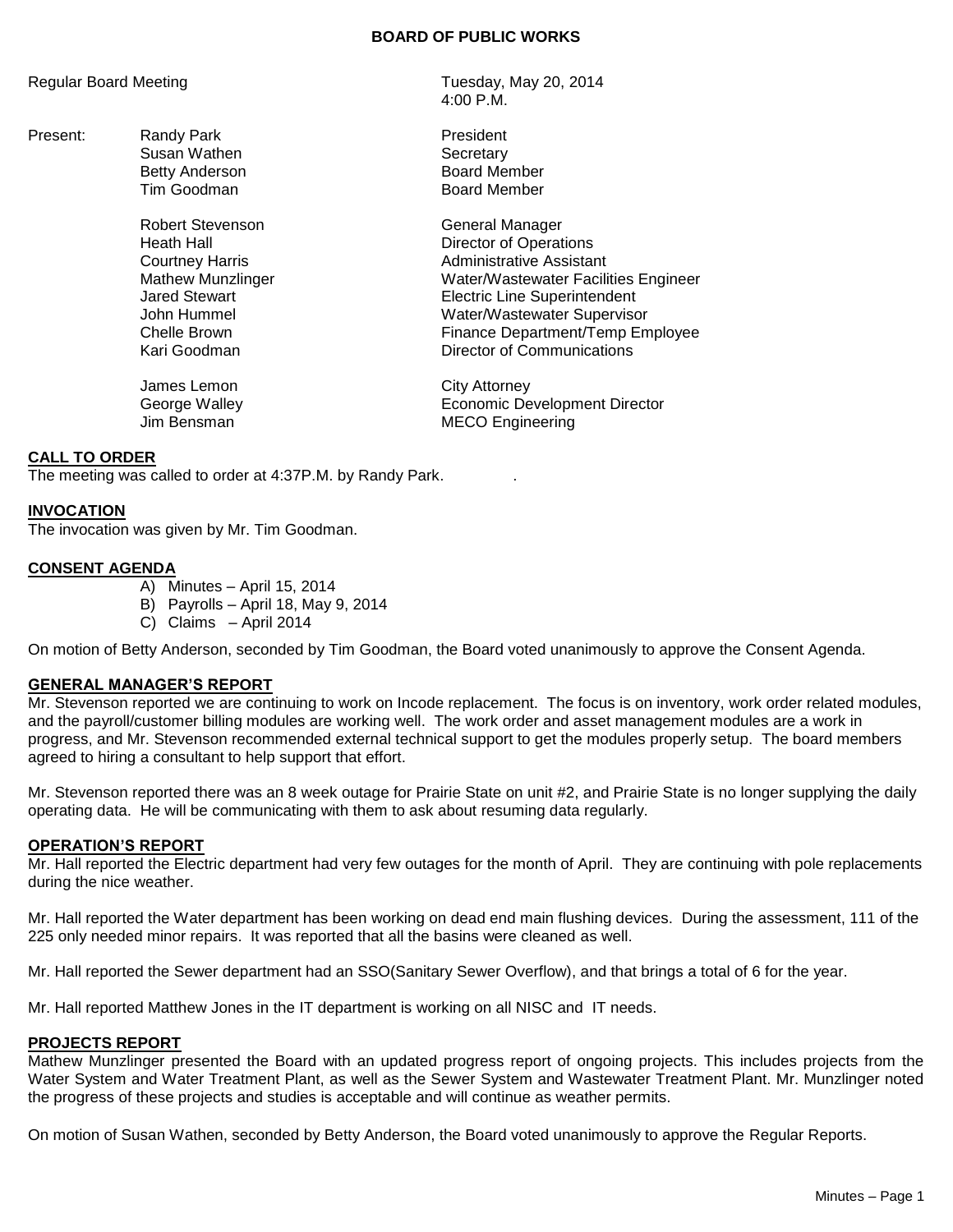## **Travel Reports**

Mr. Heath Hall reported he attended the APPA Public Power Manager Certification Program May 5-9 at Myrtle Beach, SC. The sessions included topics on Electric Utility Industry Overview, Financial Planning, Management and Budgeting, and Strategic Leadership for Public Power. To receive his certification, he must do a project involving the HBPW. Mr. Hall thanked the Board for the opportunity.

Mr. Jared Stewart reported he attended the E&O Conference and Lineman Rodeo in Oklahoma City, OK. He attended several classes consisting of Co2 emissions for generation and where the industry will head with new regulations, implementing new PM procedures, and many others. He had the privilege of being a judge at the Lineman Rodeo, and he was invited to be a co-chair at two other APPA events, and offered a chair position on the RP3 board.

Mr. Robert Stevenson thanked the Board for the opportunity to attend the E&O Conference in early April in Oklahoma City, OK. He found it to be excellent training and will find ways to incorporate some new ideas into the HBPW operations.

## **WWTP LIFE EXTENSION BID AWARD**

 $\overline{Mr}$ . Matthew Munzlinger reported the bids were opened on April 22<sup>nd</sup> for construction of the improvements centered on the G&D Building. There were five contractors that submitted bids on the project. Mr. Munzlinger recommended that the Board approve award of the bid to Bleigh Construction for the amount of \$3,572,574.00. The final contract price will be amended through a Change Order No. 1 removing the items selected to reduce the project cost also being presented for the Board's Approval.

On motion of Susan Wathen, seconded by Tim Goodman, the Board voted unanimously to approve the agreement contingent upon Bleigh submitting the proper bonding and insurance documentation as required by the contract.

## **ELECTRIC, WATER, SEWER RATE SCHEDULE**

Mr. Stevenson presented the revised Electric, Water, Sewer rate schedules, and Schedule of Fees and Charges. He recommended Board approval of all the revised rates that support the FY2014-2015 Budget approved in April.

On motion of Betty Anderson, seconded by Susan Wathen, the Board voted unanimously to approve the Electric, Water, Sewer Rate Schedules, and Schedule of Fees and Charges as recommended.

## **HERRING PROPERTY**

Mr. Stevenson reported there was a contingent offer made on the Herring property with all documents attached for the Board to review. Mr. Stevenson committed to \$300.00 of inspection work, and recommended finding someone for property management. Due to the Shinn Lane project, Mr. Stevenson recommends the purchase of the Herring property for the amount of \$220,000 plus closing costs.

On motion of Betty Anderson, seconded by Susan Wathen, the Board voted unanimously to approve the purchase of the Herring property for the amount of \$220,000.

## **WATER QUALITY REPORT**

Mr. Heath Hall reported the yearly reported Consumer Confidence Report. The report contains all required data and has information to report to our customers. The Missouri Department of Natural Resources prepares the report and oversees all of the testing data contained within the report. This report will be mailed out to all customers for review in June.

## **COMMENTS FROM THE CITY ATTORNEY**

None

#### **COMMENTS FROM AUDIENCE**

None

# **GENERAL DISCUSSION**

Kari Goodman reported the HBPW was featured in the Public Power Magazine and presented a copy to all Board Members for review.

George Walley noted the Herring property being purchased was a great decision and safe move on behalf of the HBPW.

Jim Bensmen from MECO Engineering noted his company is willing and able to be supportive for the Board of Public Works with any needs they can accommodate.